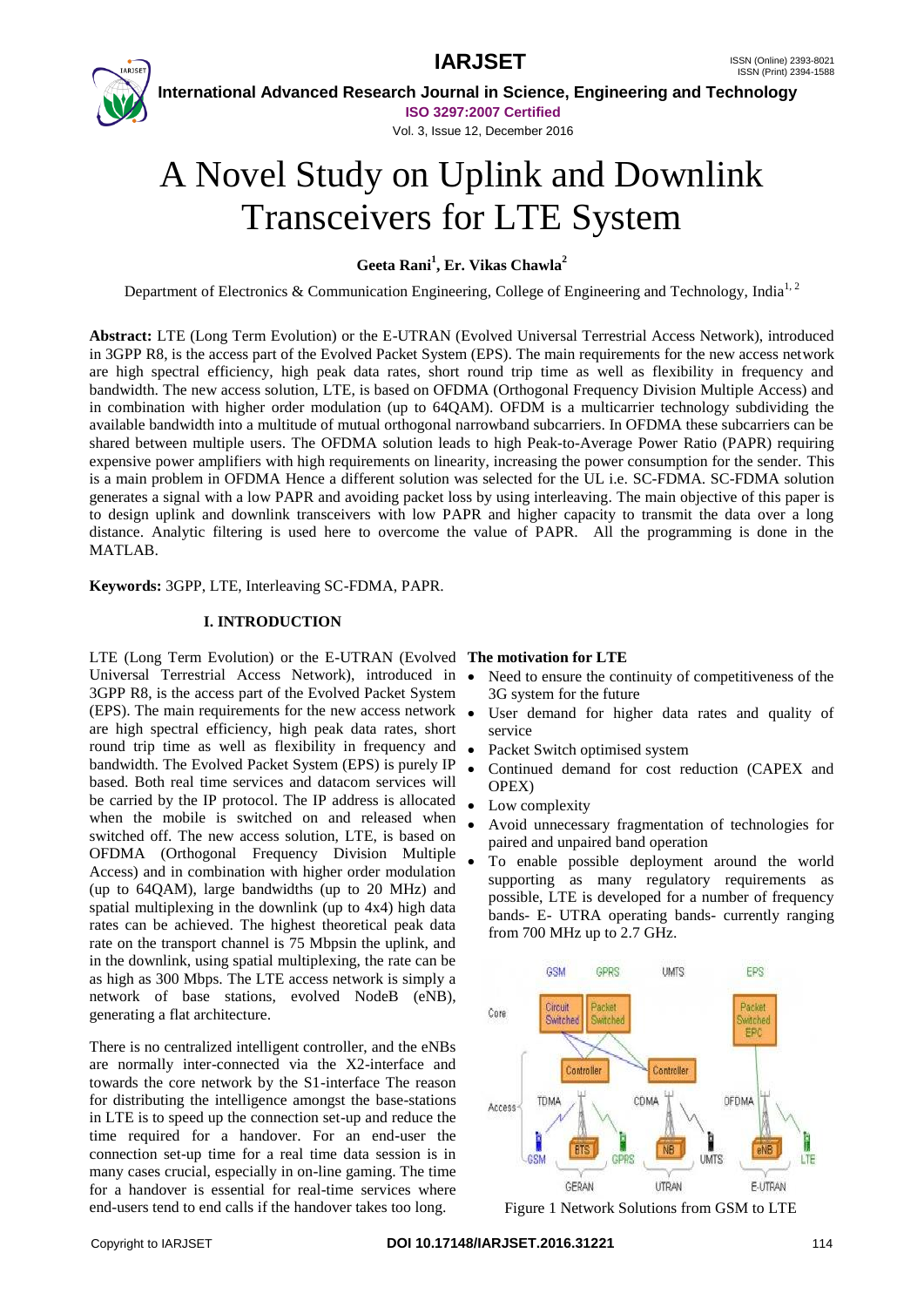**International Advanced Research Journal in Science, Engineering and Technology ISO 3297:2007 Certified**

Vol. 3, Issue 12, December 2016



Figure 2. X2 and S1 Interfaces

He available bandwidth are also flexible starting with 1,4MHz up to 20 MHz. LTE is developed to support both the time division duplex technology (TDD) as wel as frequency division duplex (FDD) in R8 here are 15 bands specified for FDD and eight bands for TTD. In R9 four bands were added for FDD. Also added in R9 were for example Multimedia Broadcast Multicast Service (MBMS), and Home eNB (HeNB), see figure 4. MBMS is used to provide broadcast information to all users, for example advertisement, and multicast to a closed group subscribing to a specific service, e.g. streaming TV. HeNBs are introduced mainly to provide coverage indoors, in homes or offices.The HeNB is a low power eNB that will be used in small cells – femto cells. Normally it will be owned by the customer, deployed without any network planning and connected to the operators EPC (Evolved Packet Core).

To achieve high radio spectral efficiency as well as enable efficient scheduling in both time and frequency domain, a multicarrier approach for multiple access was chosen by 3GPP. For the downlink, OFDMA (Orthogonal Frequency Division Multiple Access) was selected and for the uplink SC-FDMA (Single Carrier - Frequency Division Multiple Access) also known as DFT (Discrete Fourier Transform) spread OFDMA.



OFDM is multicarrier technology subdividing the available bandwidth into a multitude of of mutual orthoona narrowband subcarriers. In OFDMA these subcarriers can be shared between multiple users. He OFDMA solution leads to high peak-to-average power ratio (PAPR) requiring expensive power amplifiers with high requirements on linearity, increasing the power consumption for the sender. there is no problem in eNB, but would lead to very expensive handsets. Hense a different solution was selected for the zuzl. The SC-FDMA solution generates a signal with single carrier characteristics, hence with a low PAPR.

## **Orthogonaslity of Sub-Channel Carriers:**

OFDM communications systems are able to more effectively utilize the frequency spectrum through overlapping sub-carriers. These sub-carriers are able to partially overlap without interfering with adjacent subcarriers because the maximum power of each sub-carrier corresponds directly with the minimum power of each adjacent channel. Below, we illustrate the frequency domain of an OFDM system graphically. As you can see from the figure, each sub-carrier is represented by a different peak. In addition, the peak of each sub-carrier corresponds directly with the zero crossing of all channels. Note that OFDM channels are different from bandlimited FDM channels how they apply a pulse-shaping filter. With FDM systems, a sinc-shaped pulse is applied in the time domain to shape each individual symbol and prevent ISI. With OFDM systems, a sinc-shaped pulse is applied in the frequency domain of each channel. As a result, each subcarrier remains orthogonal to one another. Transmitter/ Receiver Implementation. In order to use multiple subcarriers to transmit an individual channel, an OFDM communications system must perform several steps. These steps are described in the figure shown below.



**Serial to Parallel Conversion:** In an OFDM system, each channel can be broken into various sub-carriers. The use of sub-carriers makes optimal use out of the frequency spectrum but also requires additional processing by the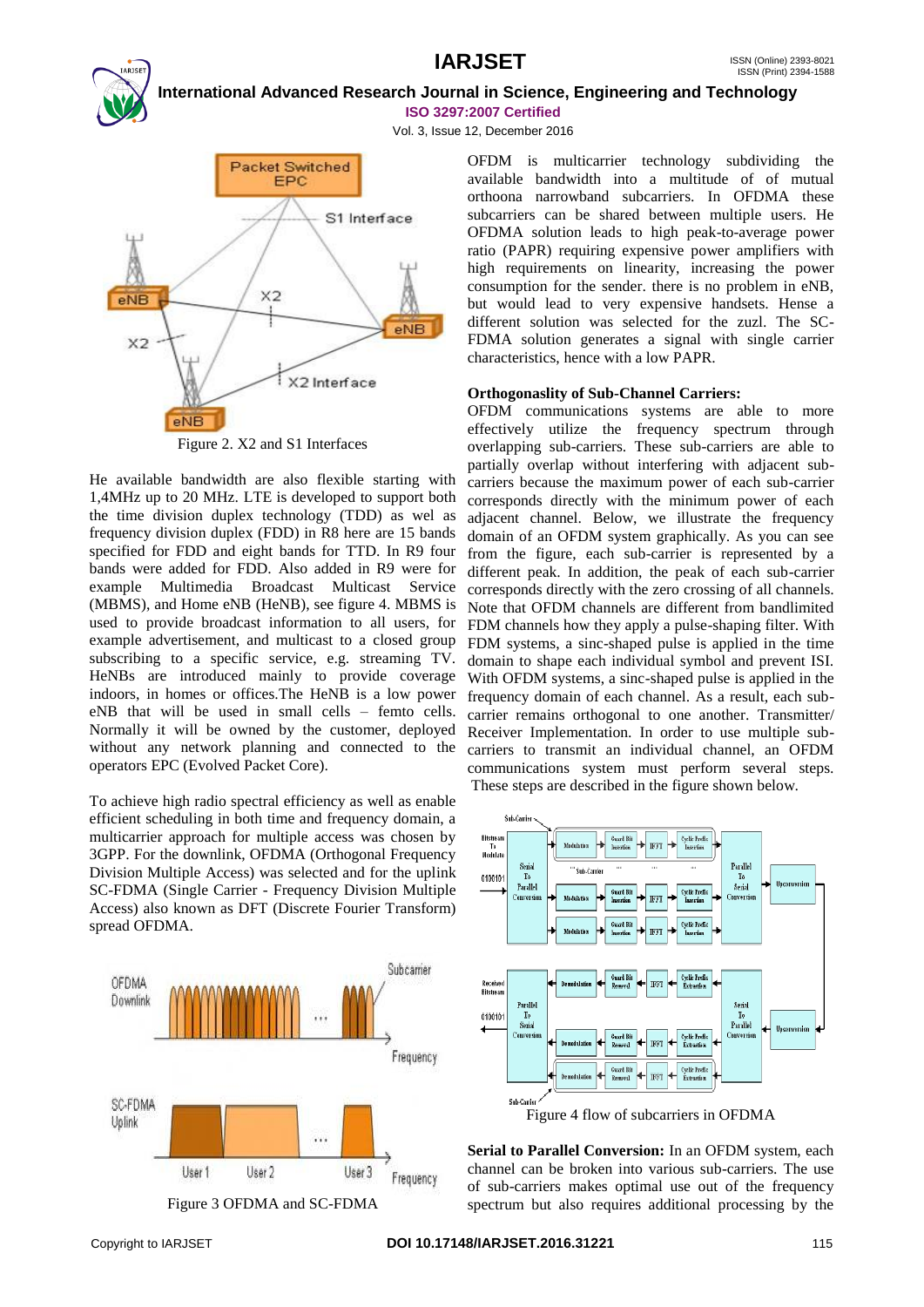# **IARJSET** ISSN (Online) 2393-8021



 **International Advanced Research Journal in Science, Engineering and Technology ISO 3297:2007 Certified**

Vol. 3, Issue 12, December 2016

necessary to convert a serial bitstream into several parallel uplink in lte transmission. There are many way to reduced bitstreams to be divided among the individual carriers.

Once the bitstream has been divided among the individual reduction carrier, envelope scaling, peak cancelation, sub-carriers, each sub-carrier is modulated as if it was an individual channel before all channels are combined back together and transmitted as a whole. The receiver performs the reverse process to divide the incoming signal into appropriate sub-carriers and then demodulating these individually before reconstructing the original bitstream.

**Modulation with the Inverse FFT:** The modulation of data into a complex waveform occurs at the Inverse Fast Fourier Transform (IFFT) stage of the transmitter. Here, the modulation scheme can be chosen completely independently of the specific channel being used and can be chosen based on the channel requirements. In fact, it is possible for each individual sub-carrier to use a different required the transmission of side information. modulation scheme. The role of the IFFT is to modulate each sub-channel onto the appropriate carrier.

**Cyclic Prefix Insertion:** Because communications systems are susceptible to multi-path components are added via an inverse fast Fourier channel reflections, a cyclic prefix is added to reduce ISI. transformation (IFFT) operation. As a result, OFDM A cyclic prefix is a repetition of the first section of a systems are known to have a high peak-to-average power symbol that is appended to the end of the symbol. In ratio (PAPR) when compared to single-carrier systems. In addition, it is important because it enables multi-path fact, the high PAPR is one of the most detrimental aspects representations of the original signal to fade so that they in an OFDM system as it decreases the signal-todo not interfere with the subsequent symbol.



Parallel to Serial Conversion: Once the cyclic prefix has been added to the sub-carrier channels, they must be transmitted as one signal. Thus, the parallel to serial conversion stage is the process of summing all sub-carriers and combining them into one signal. As a result, all subcarriers are generated perfectly simultaneously.

OFDMA provides high spectral efficiency, overcome the multipath fading, low intersymbol interference (ISI) and high power efficiency. High peak to average power ratio (PAPR) of the transmit signals in one of the major problem in OFDMA. If PAPR is controlled by using any method like by regulatory or application constraints hen he average power I also reduces so the range of multicarrier transmission also reduces. And also it is also required to operate the power amplifier I a inear region. This also effects the battery of mobile. This is the main disadvantage of the OFDMA technique. Just because of it

transmitter and receiver. This additional processing is OFDMA is used in downlink and SC-FDMA is used in the PAPR value in LTE transmission. Some of them are:-

Amplitude clipping, filtering, peak windowing, pea selective mapping, tone injection clustered OFDM etc. clipping technique is the very simplest way to reduce the PAPR value. It consist of to clip the OFDM signal before amplification. It is a very nonlinear process in this clipping process in-band and out-band interference may occurs. this interfgerence destroy the orthogonality among the subcarrier. In these techniques a codeword Is selected to reduce the PAPR. One another technique is Partial Transmit Sequence(PTS) that required the transmission of side information. In these techniques there is no distortion and there is no out of band interference. Some other techniques like Selective Mapping(SM) and constellation extension or orthogonal pilot sequence (OPS) do not

**PAPR Overview:** The transmit signals in an orthogonal frequency-division multiplexing (OFDM) system can have wireless high peak values in the time domain since many subcarrier quantization noise ratio (SQNR) of the analog-digital convertor (ADC) and digital-analog convertor (DAC) while degrading the efficiency of the power amplifier in the transmitter. As a side note, the PAPR problem is more of a concern in the uplink since the efficiency of the power amplifier is critical due to the limited battery power in a mobile terminal.

> Let's start by showing why PAPR problems are an important problem to take care of in an OFDM system. The PAPR of a signal is expressed by the following formula:

$$
PAPR_{dB} = 10 \log \left( \frac{max[x(t)x^*(t)]}{E[x(t)x^*(t)]} \right)
$$

Where ()\* corresponds to the conjugate operator. Since an OFDM symbol can be express as a sum of complex tones equally spaced in frequency, let's start by calculating the PAPR of a single complex tone. Consider a complex tone signal:

$$
x(t) = e^{2\pi ft}
$$

with a period T. The peak value of the signal is:

$$
max[x(t)x^*(t)]=max\big[e^{2\pi ft}e^{-2\pi ft}\big]=max[e^0]=1
$$

The mean square value of the signal is:

$$
E[x(t)x^*(t)] = E[e^{2\pi ft}e^{-2\pi ft}] = 1
$$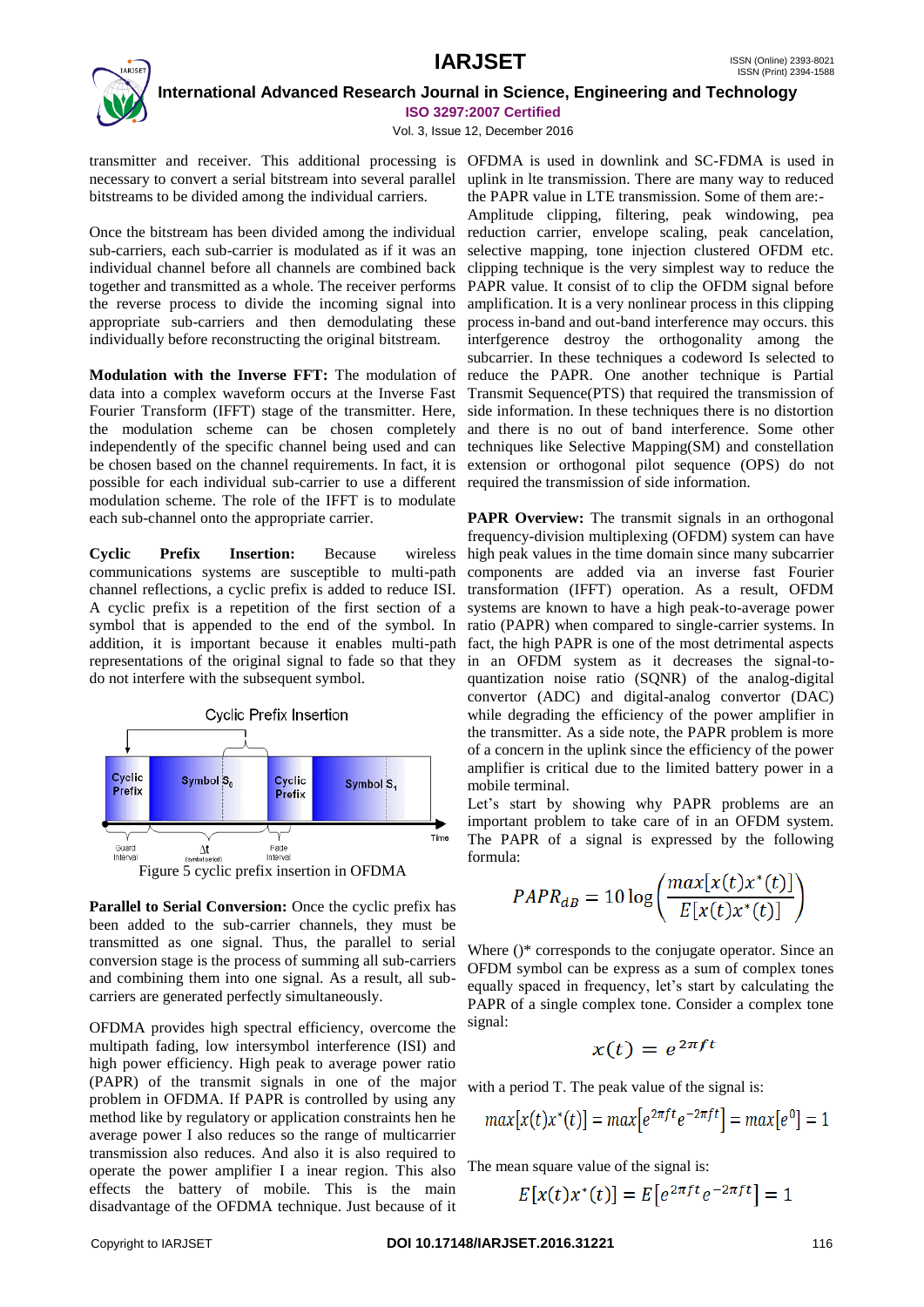

Vol. 3, Issue 12, December 2016

following formula:

$$
x(t) = \sum_{0}^{K-1} a_k e^{\frac{j2\pi kt}{T}}
$$

For simplicity, let's assume  $a_k=1$  for any k. In this scenario, the peak value of the signal is:

$$
max[x(t)x^*(t)] = max \left[ \sum_{0}^{K-1} a_k e^{\frac{j2\pi kt}{T}} \sum_{0}^{K-1} a_k e^{\frac{-j2\pi kt}{T}} \right] = max \left[ a_k a_k \sum_{0}^{K-1} \sum_{0}^{K-1} e^{\frac{j2\pi kt}{T}} e^{\frac{-j2\pi kt}{T}} \right]
$$
  
=  $K^2$ 

The mean square value of the signal is:

$$
E[x(t)x^*(t)] = E\left[\sum_{0}^{K-1} a_k e^{\frac{j2\pi kt}{T}} \sum_{0}^{K-1} a_k e^{-\frac{j2\pi kt}{T}}\right] = E\left[a_k a_k \sum_{0}^{K-1} \sum_{0}^{K-1} e^{\frac{j2\pi kt}{T}} e^{-\frac{j2\pi kt}{T}}\right] = K
$$

Given this, the PAPR of an OFDM symbol with K subcarriers, with each subcarrier having the same modulation, is simply K.

In this paper a PAPR reduction technique has been described. And the paper is organized as follows. Section II shows some works related to LTE OFDMA technique. Section III described PAPR in OFDMA system. Section IV is the proposed work and finally section V simulation and result and section VI is the conclusion.

### **IV. PROPOSED WORK**

The transmit signals in an orthogonal frequency-division multiplexing (OFDM) system can have high peak values in the time domain since many subcarrier components are added via an inverse fast Fourier transformation (IFFT) operation. As a result, OFDM systems are known to have a high peak-to-average power ratio (PAPR) when compared to single-carrier systems. In fact, the high PAPR is one of the most detrimental aspects in an OFDM system as it decreases the signal-to-quantization noise ratio (SQNR) of the analog-digital convertor (ADC) and digitalanalog convertor (DAC) while degrading the efficiency of the power amplifier in the transmitter. As a side note, the PAPR problem is more of a concern in the uplink since the efficiency of the power amplifier is critical due to the limited battery power in a mobile terminal. The problem of high PAPR value in the System decreases energy efficiency of system. And the problem of high traffic creates high energy usage in the network which decreases the channel capacity of system. The secondary transmission capacity gets worse with the increase of throughput improvement ratio and it becomes zero when throughput improvement ratio is larger than a critical point. In downlink, the transmission capacity gets poorer with the increase of throughput improvement ratio and it

This gives us a PAPR of 0 dB. Consider that an OFDM becomes zero when throughput improvement ratio is time signal is made of K complex tones (usually called larger than a critical point. Due to this, it will design a subcarriers). Our signal can be represented by the high data rate LTE system for improving PAPR Value under Rayleigh fading channel by Analytical filtering method. Adding the cyclic prefix is to transfer the time domain convolution to a circular domain convolution between the OFDM symbols and the channel response. This makes the frequency domain implementation becomes a point-wise multiplication between the complex symbols allocated in each orthogonal sub-carrier and the corresponding channel frequency response. Additive white Gaussian noise (AWGN) is added to the transmitted signal as channel modeling; this allows the multipath to be controlled.



Figure 6: OFDMA system model

On the receiver side the same operations are applied inversely, first the guard band is removed; the N-point DFT is used to convert the time domain signal to frequency domain signal. After that the signal was demapped. Parallel to serial convertor is used here to convert the signal back to serial form. One of the most important processing in the receiver side is the channel estimation and equalization for compensating the distortion signal. Modulation and detection block are the last operation for implementing the OFDM system to recover the transmitted signal information.



Figure 7: SC-OFDMA system model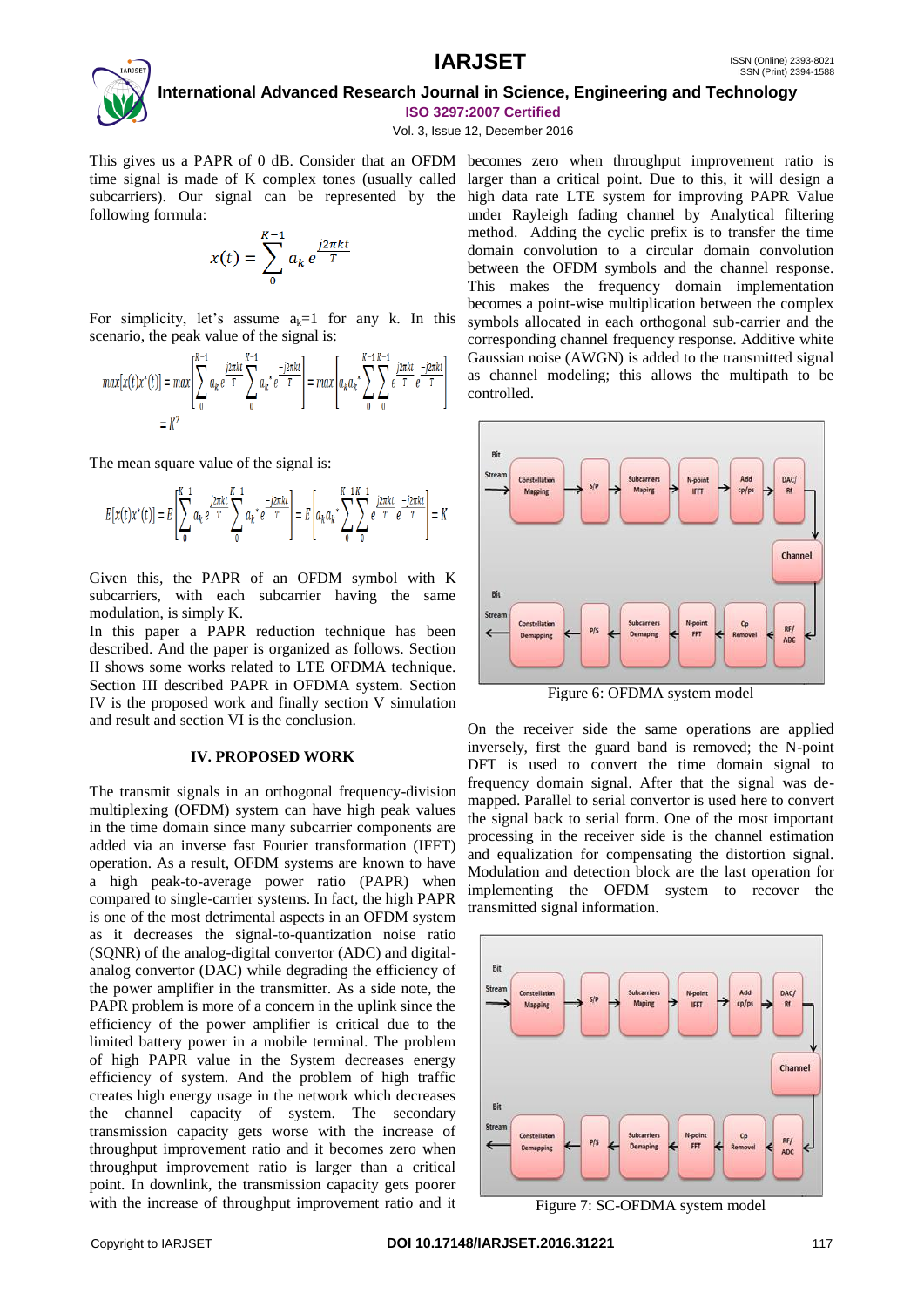# **IARJSET** ISSN (Online) 2393-8021



 **International Advanced Research Journal in Science, Engineering and Technology ISO 3297:2007 Certified**

Vol. 3, Issue 12, December 2016

The block diagram for transmitter and receiver of SC-As shown in the figures the capacity of the OFDMA FDMA is shown in figure 6 and 7.

system is higher in case of QPSK modulation technique than in case of 16 QAM and 64 QAM that is  $13\times10^{7}$ .

# **V. SIMULATION & RESULTS**

In this paper we analyzed the PAPR of the SC-FDMA and OFDMA systems. The total number of sub-carriers, M= 1024, the number of sub-carrier per block,  $N = 64$  and the maximum number of users,  $Q=4$  due to M=Q. N. We assumed raised cosine and root raised cosine pulse shaping filters in case of the SC-FDMA system and assume no pulse shaping in case of OFDMA system to analyse the influences on PAPR and also employed three types of constellation mapping (QPSK , 16-QAM, 64-QAM) for comparison. The results are observed for the value of PAPR0 that exceed with probability less than 0.1% ( Pr  ${PAPR > PAPR0} = 10-3$ , with raised cosine and with root raised cosine pulse shaping filter and roll of factor (α  $=0.22$ ). all the simulations are done in the MATLAB software. The figures below shows the caparision between the PAPR value of the OFDMA and SC-OFDM systems in case of RC and RRC filters and with different modulation techniques like QPSK, 16 QAM, and 64 QAM. The number of subcarriers also varies from 128 to 1024 and data block size varies from 16 to 1024.



Figure 8 : graph shows PAPR comparision between OFDMA and SC-OFDM for QPSK, 16 QAM, 64 QAM with RC filter , total subcarrier 128 and data block size 16



Figure 9: graph shows PAPR comparision between OFDMA and SC-OFDM for QPSK, 16 QAM, 64 QAM with RRC filter, total subcarrier 128 and data block size 16



Figure 10: graph shows PAPR comparision between OFDMA and SC-OFDM for QPSK, with RC filter , subcarrier 128, 256, 512. 1024 and data block size 16



Figure 11 : graph shows PAPR comparision between OFDMA and SC-OFDM for QPSK, 16 AM, 64 QAM, with RC filter , subcarrier 128and data block size 32



Figure 12: graph shows PAPR comparision between OFDMA and SC-OFDM for QPSK, 16 AM, 64 QAM, with RC filter, subcarrier 1024 and data block size 1024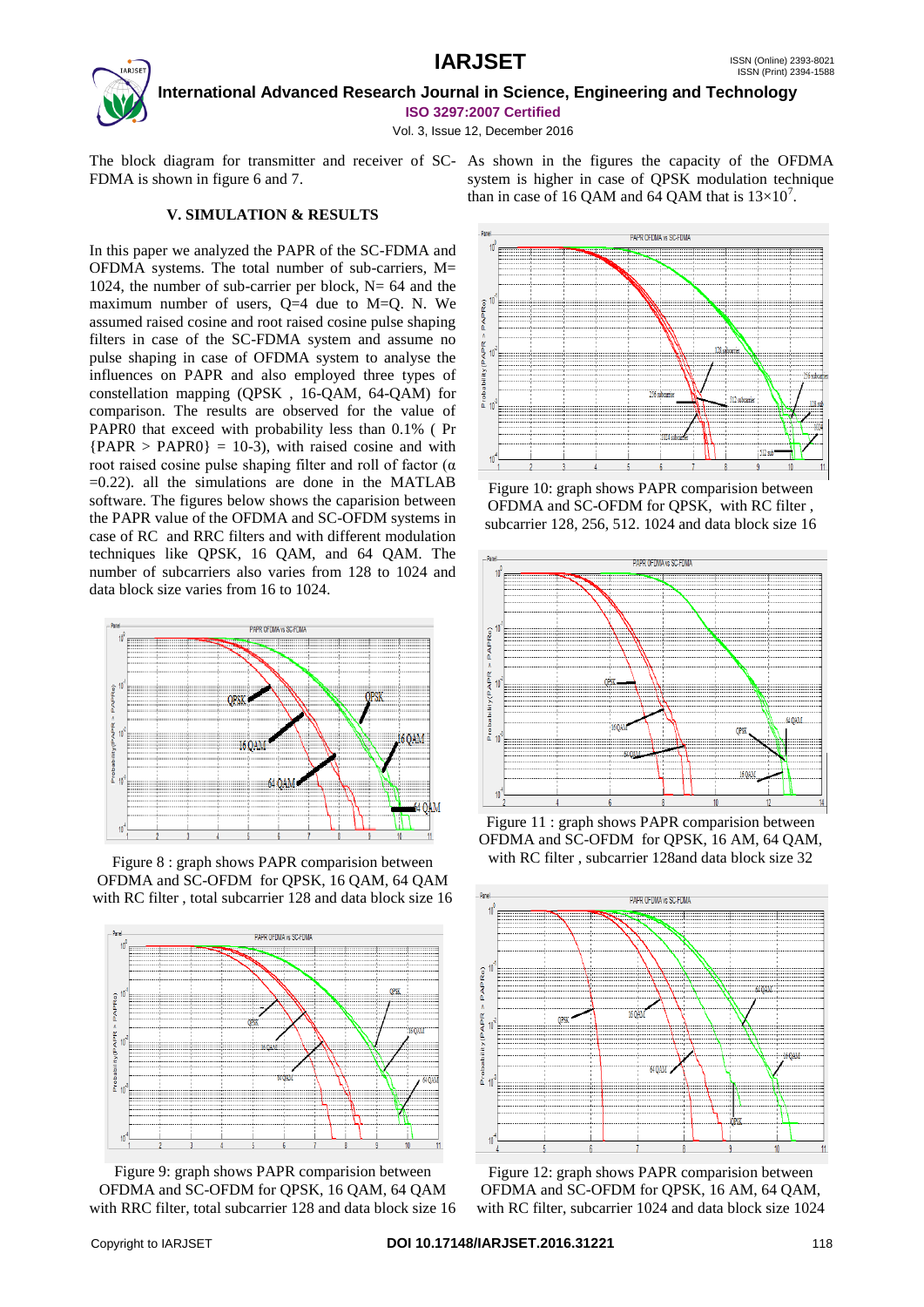# **IARJSET** ISSN (Online) 2393-8021



# **International Advanced Research Journal in Science, Engineering and Technology ISO 3297:2007 Certified**

Vol. 3, Issue 12, December 2016









### **VI. CONCLUSION**

In this paper we have focused on the performance analysis of SC-FDMA and OFDMA systems in terms of PAPR, different pulse shaping filters have also been analysed. And different types of modulation techniques (QPSK, 16QAM, and 64QAM) are used here with different subcarriers and different block sizes. In case of adding raised cosine filter, the PAPR performance of OFDMA system improved in comparison with the system without filter. Furthermore the SC-FDMA shows better performance as compared with OFDMA. PAPR increases in both types of SC-FDMA sub-carrier mapped with respect to the type of modulation used. QPSK has lower PAPR as compared with 16QAM and 64QAM It provides an optimal structure in LTE downlink system. It also provides a solution for finding optimal result for high data rate LTE downlink receiver. For high data rate, high modulation format will be used. The main objective is to reduce high PAPR value by suitable filtering approach under downlink system. RC (raised cosine) and RRC (root raised cosine) filters are used in this work to overcome the

value of PAPR in case of OFDMA technique. Three types of modulations are used here QPSK, 16QAM and 64 QAM.

We have used all of three modulations with both filters and compared the results of all graphs and concluded that the value of PAPR is lower in case of 16 QAM modulation with RRC filter and capacity is higher in case of QPSK modulation. For this, we used here analytical concept for reducing PAPR value. All the simulations has been done in the MATLAB software. We have compared the PAPR value in the OFDMA and in SC-OFDMA. The graph for the PAPR value with and without filtering is also shown here. According to this the PAPR value reduces to a small amount by using filters in the system so the performance of the system improved. Also it will prefer the optimal method for capacity of system. If system has less PAPR value then its energy efficiency is better.

### **VII. FUTURE SCOPE**

In this study, different problems of OFDM system have been considered and appropriate solutions have been provided. It is an well-known fact, that research is never ending process, Therefore, following are the works that may be considered as a future scope in this direction:

(a) The algorithm of capacity of the system can be improved in OFDM system.

(b) The proposed PAPR reduction method can be used with MIMO OFDM system.

(c) The proposed timing offset and estimator can be used in MIMO OFDM system.

(d) The expression of BER can be derived for OFDM system with planned PAPR reduction method.

(e) The values of subcarriers and block size can be changes to improve the capacity of system and different modulations other than 16 and 64 QAM can be used in future.

And also in future scope, this work can be done on LTE-A (Advanced) system for improving capacity and also for bandwidth efficiency of system.

### **REFERENCES**

- [1] Yi (Alice) Wang, Jiankun Hu, "Global Ridge Orientation Modeling for Partial Fingerprint Identification" 2011 IEEE
- [2] Raffaele Cappelli, Matteo Ferrara, Davide Maltoni, "Minutia Cylinder-Code: A New Representation and Matching Technique for Fingerprint Recognition" 2010 IEEE
- [3] Kussum Bhagat, Dr. Jyoteesh Malhotra ECE Department, Guru Nanak Dev University Regional Campus, Jalandhar, India; ECE Department, Guru Nanak Dev Universi-ty Regional Campus, Jalandhar, India.
- [4] Jing-Wein Wang, Ngoc Tuyen Le, Chou-Chen Wang, and Jiann-Shu Lee, " Enhanced Ridge Structure for Improving Fingerprint Image Quality Based on a Wavelet Domain", 2015 IEEE
- [5] Debiao He, and Ding Wang, "Robust Biometrics-Based Authentication", 2014 IEEE Scheme for Multiserver Environment.
- [6] Rafal Surgiewicz, Niklas Str¨om, Anser Ahmed Chalmers Univ. of Technology Dept. of Signals & Systems ayun@student.chalmers.se (LTE Uplink Transmission Scheme)